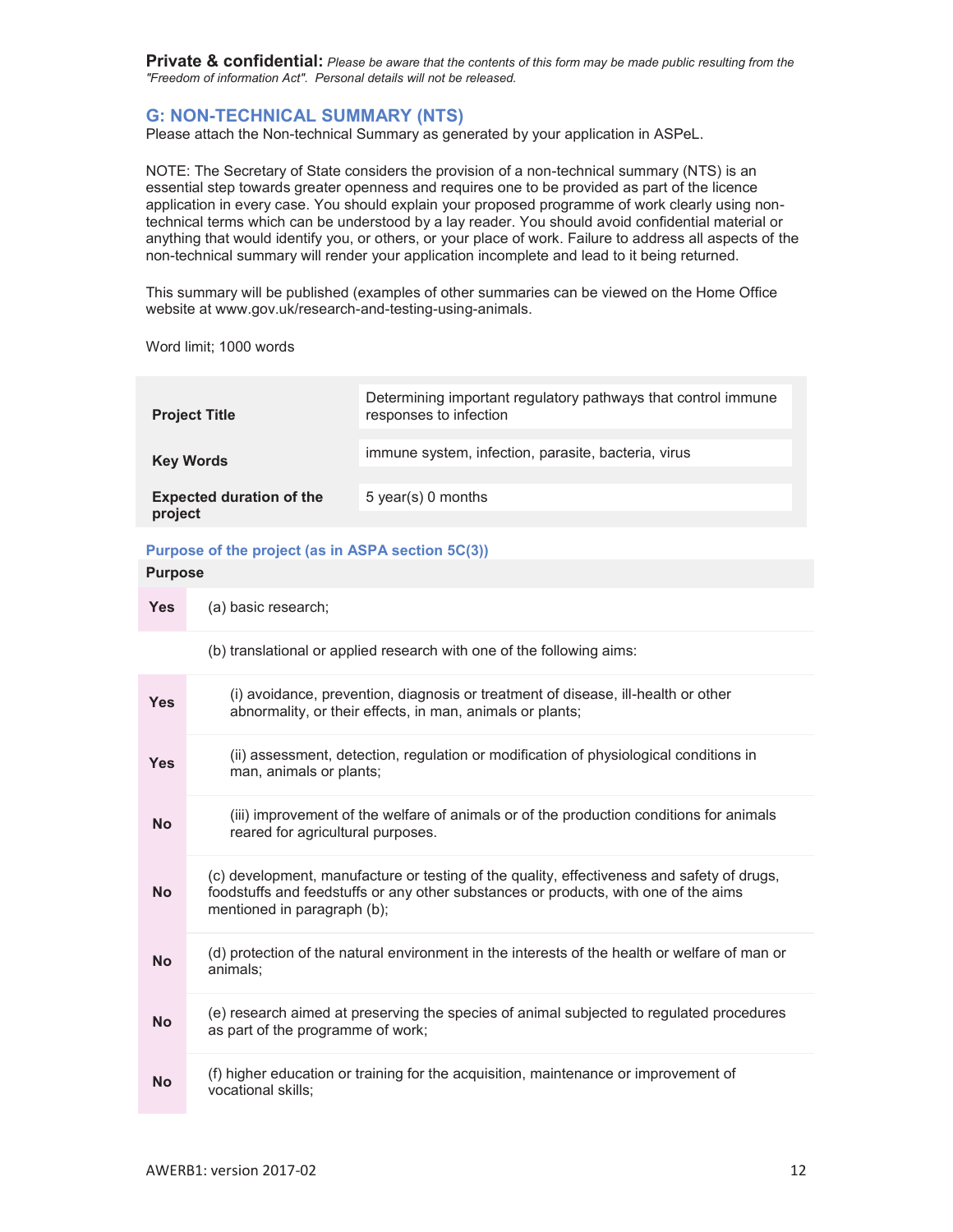**No** (g) forensic inquiries.

*Describe the aims and objectives of the project (e.g. the scientific unknowns or scientific/clinical needs being addressed):* 

 Our immune system must be activated to deal with dangerous pathogens that enter the body, but at the same time be regulated so it doesn't attack our own tissues or harmless substances. Failure of this regulation can result in devastating immune-mediated disease. Therefore, understanding the cells and molecules that regulate the immune system in health and infection is crucial in identifying potential targets for therapy in immunological disorders.

Our project will focus on the cells/molecules that regulate immune responses to infection. Specifically, we use knockout and transgenic mice to identify how particular cells/genes in regulating the immune system during infection with viruses, bacteria and parasites. Our project aims to identify cellular and molecular pathways that prevent appropriate immune responses that can be targeted to promote beneficial responses during infection.

Additionally, we aim to discover pathways that promote so-called 'immunological memory', the process by which our immune system remembers a previous infection and responds more efficiently if we are infected with the same pathogen again.

# *What are the potential benefits likely to derive from this project (how science could be advanced or humans or animals could benefit from the project)?*

Our work aims to identify pathways that boost protective immune responses when we are infected, and prevent unwanted self-harmful immune responses. Such pathways may be targets for therapy in the future, to enhance pathogen clearance and reduce associated tissue damage. Our work will also identify pathways that are beneficial in promoting immunological memory, thus providing targets to promote efficiency and function of vaccines.

## What types and approximate numbers of animals do you expect to use and over what period of *time?*

We will use mice, and estimate that approximately 12,500 mice will be bred during the 5 year project, with 10,000 mice used in procedures.

# *In the context of what you propose to do to the animals, what are the expected adverse effects and the likely/expected levels of severity? What will happen to the animals at the end?*

Our work will involve using models of parasite, bacterial and viral infection.

Parasite models: Infection is generally without symptoms or with only transient moderate suffering to the mouse. Parasites are either expelled, or develop into a chronic, symptomless infection.

Bacterial models: Mice will develop acute infection and some illness (e.g. weight loss, lethargy). For some pathogens used, this is transient and illness will fully resolve (moderate severity). Some pathogens will cause severe infection after ~1 week, and mice will be monitored closely and culled immediately if symptoms reach a pre-determined threshold. This severe procedure is wholly necessary for our project, as it will allow us to determine important interventions that can alleviate symptoms of infection, thus identifying potential therapeutic targets for treatments of severe bacterial infection.

Virus models: In some viral models, mice will develop acute illness peaking ~1 week after infection. However, we will only use doses that mice are known to fully recover from, with return to health  $\sim$ 2 weeks post-infection.

In some experiments, after animals have fully recovered from initial infection, they will be re-infected to identify cells and molecules that regulate 'immunological memory'- the process by which we respond better and faster to infection the second time round.

At the end of procedures, all animals will be humanely culled.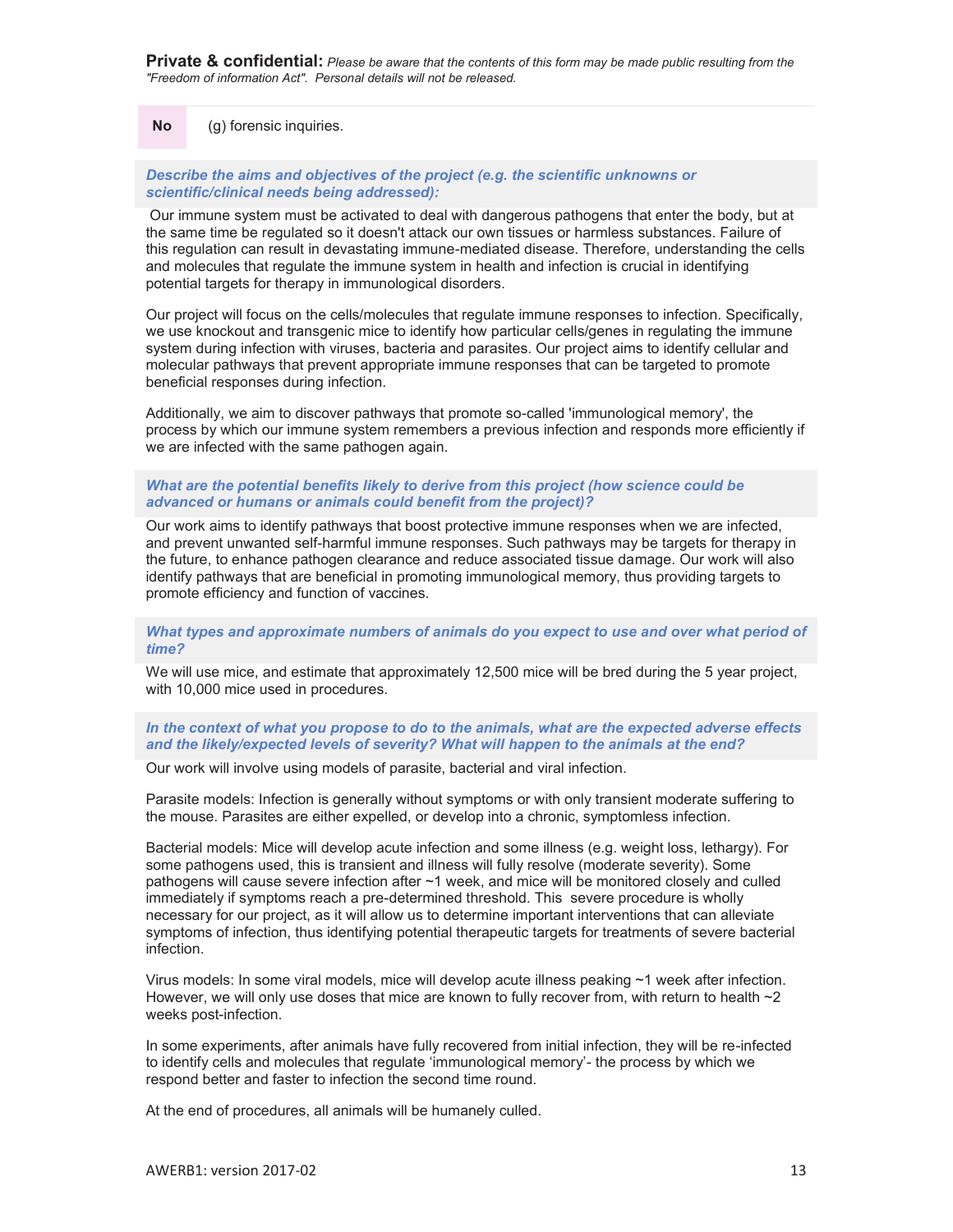## **Application of the 3Rs**

## *Replacement*

State why you need to use animals and why you cannot use non-protected animal alternatives

#### *Replacement*

 The use of animals is imperative to the success of the project. The mammalian immune system is complex, with many different cells and molecules working in combination to produce a co-ordinated response. Thus, using lower organisms such as Drosophila or zebrafish is not feasible, as they do not possess a complex immune system seen in mammals. Similarly, in vitro models cannot give an accurate reflection of the cellular and molecular complexity of the mammalian immune system. Thus, use of mammals is essential, with mice proving an invaluable tool in studying immunity for the past 40 years.

#### *Reduction*

Explain how you will ensure the use of minimum numbers of animals

#### *Reduction*

 From the outset of our project, we will consult with specialist statistical consultants contracted by the University to provide advice on designing experiments and statistics. Such advice will allow us to use the minimal possible mice to achieve statistically significant results.

All data analysis will be conducted according to a pre-specified plan drawn up with the statistical consultants, with statistical tests performed with their input.

## *Refinement*

Explain the choice of animals and why the animal model(s) you will use are the most refined, having regard to the objectives. Explain the general measures you will take to minimise welfare costs (harms) to the animals.

#### *Refinement*

# Choice of species, models and methods.

As stated above, given the complex organisation of the mammalian immune system, it is unfortunately not possible to recreate these conditions using lower organism models (which do not contain a complex immune system) or *in vitro* cell models. Thus, the use of mice is crucial in the study of mammalian immunity. There are numerous examples of discoveries made in mice that have led to the direct identification of similar systems in the human immune system, with such cells and molecules now being clinically targeted in disease.

 There may be opportunities to perform more focussed *in vitro* experiments if, during the course of mouse experiments, we identify cell types that are directly affected during infection. We would then isolate these cells and determine their responses to different parasite/bacterial/viral products, and how different molecules/pathways affect their responses to pathogens.

#### Minimisation of animal suffering

#### *Intestinal parasite infection models*

All intestinal parasite infections are well established models of infection used by researchers over many years, with the majority causing no detectable suffering or distress to the animal. In a minority of cases (e.g. infection of mice with *Toxoplasma gondii*) mice will develop acute inflammation during infection. Here, animals will be closely monitored (with frequency increased leading up to time points